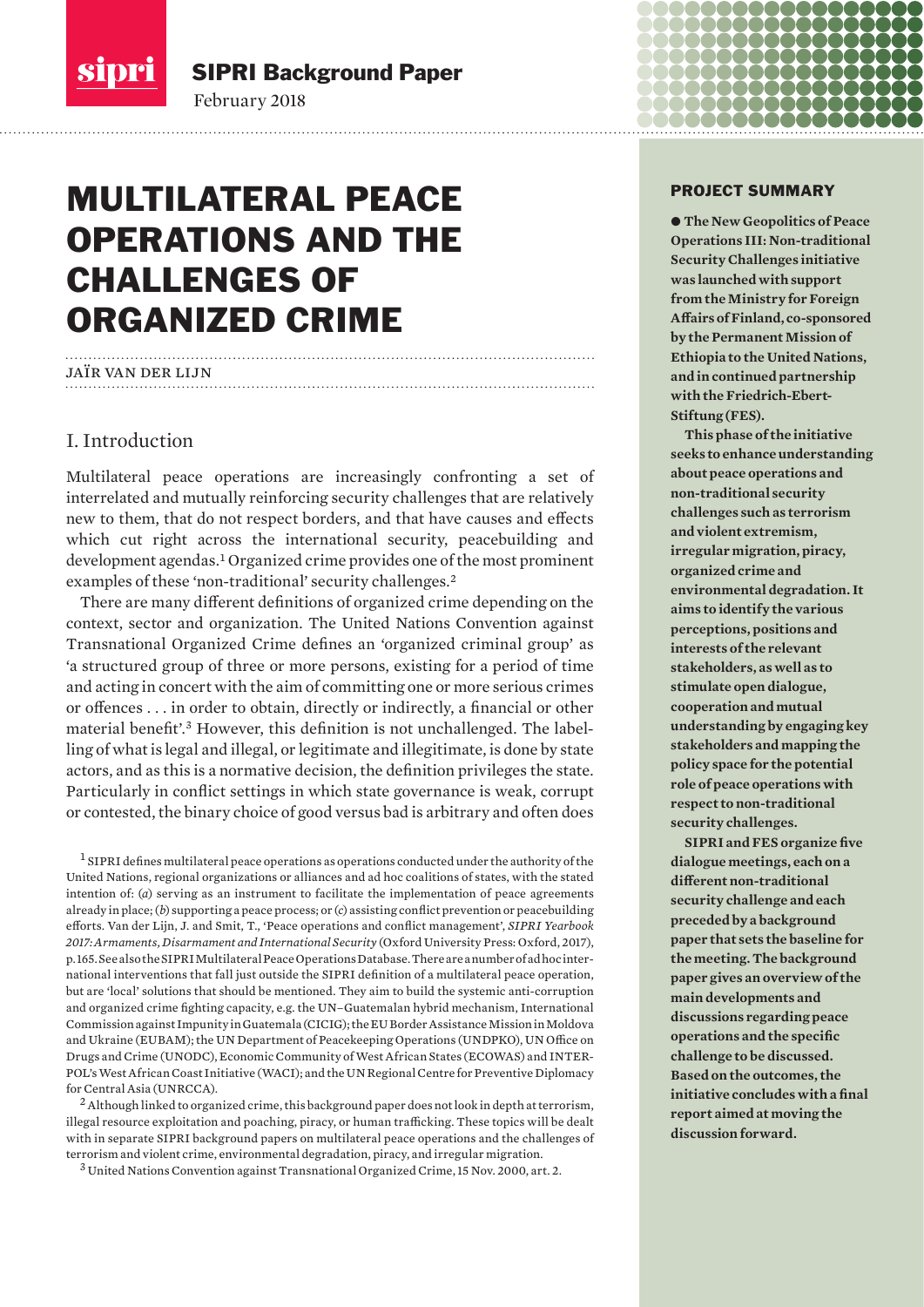not reflect the views of the population. In fact, by labelling actors as organized criminal groups, potential partners in peace processes may be pushed towards becoming spoilers instead.<sup>4</sup>

The role of organized crime in armed conflict and its relationship with multilateral peace operations has clearly varied in different contexts. When organized crime has supported spoilers to peace processes, the distinction between crime and conflict is blurred. Its support may be in competition with the state in order to continue an insurgency, for example, the Taliban and Haqqani networks taxing the opium narco-economy in Afghanistan. It may also sustain warlords in creating their own proto-states as an alternative to a strong overall state, such as in Afghanistan and Somalia.

In other contexts, organized crime may evade the presence of the state, settle in regions where the state is absent and exploit the void with its own armed groups to exploit natural resources. Countries such as the Central African Republic (CAR), Côte d'Ivoire, the Democratic Republic of the Congo (DRC), Liberia and Sierra Leone have seen their natural resources plundered, including coltan, diamonds, gold and timber. In Haiti, for example, drug traders have also teamed up with gangs to benefit from the absence of the state.

In another role, organized crime may be a partner of peace operations because it has gained access to or control over the host government. Some criminals may have continued their criminal activities within government, for example, in Kosovo, where addressing them is difficult as they are considered war heroes. In other cases, organized crime may have virtually captured the state, such as reportedly in Guinea-Bissau, and control the sovereign government of a country. In extreme cases, peace operations have inadvertently supported organized crime either by engaging in illicit trade or activities or by increasing the demand for such goods or activities.

Thus, organized crime may have a predatory relationship with the state when it is in violent competition, but it may also coexist with the state in a parasitic or symbiotic relationship—depending on whether or not it is targeting state resources. The challenges of organized crime may, therefore, be of direct or indirect relevance to multilateral peace operations. Directly, it may behave as a spoiler or evade peace processes. Indirectly, it may decrease the effectiveness of peace operations, particularly long term, contributing to the continued fragility of countries and their peace processes in its role as partner.<sup>5</sup>

<sup>4</sup> Cockayne, J., and Pfister, D., *Peace Operations and Organised Crime*, Geneva Papers no. 2 (Geneva Centre for Security Policy: Geneva, 2008), pp. 12–17; Cockayne, J., and Lupel, A., 'Introduction: Rethinking the relationship between peace operations and organized crime', *International Peacekeeping*, vol. 16, no. 1 (2009), pp. 4–19; and Cockayne, J. and Lupel, A., 'Conclusion: From iron fist to invisible hand—peace operations, organized crime and intelligent international law enforcement', *International Peacekeeping*, vol. 16, no. 1 (2009), p. 151.

<sup>5</sup> Kemp, W., Shaw, M. and Boutellis, A., *The Elephant in the Room: How Can Peace Operations Deal with Organized Crime* (International Peace Institute: New York, June 2013), pp. 8–12; Cockayne, J., '[State fragility, organised crime and peacebuilding: Towards a more strategic approach](https://noref.no/Publications/Themes/Global-trends/State-fragility-organised-crime-and-peacebuilding-towards-a-more-strategic-approach)', Norwegian Centre for Conflict Resolution (NOREF) Report, Sep. 2011, pp. 10–11; Cockayne, J., 'Chasing shadows', *RUSI Journal*, vol. 158, no. 2 (2013), pp. 10–24; Cockayne and Lupel, 'Introduction: Rethinking the relationship between peace operations and organized crime' (note 4); and Cockayne and Pfister (note 4).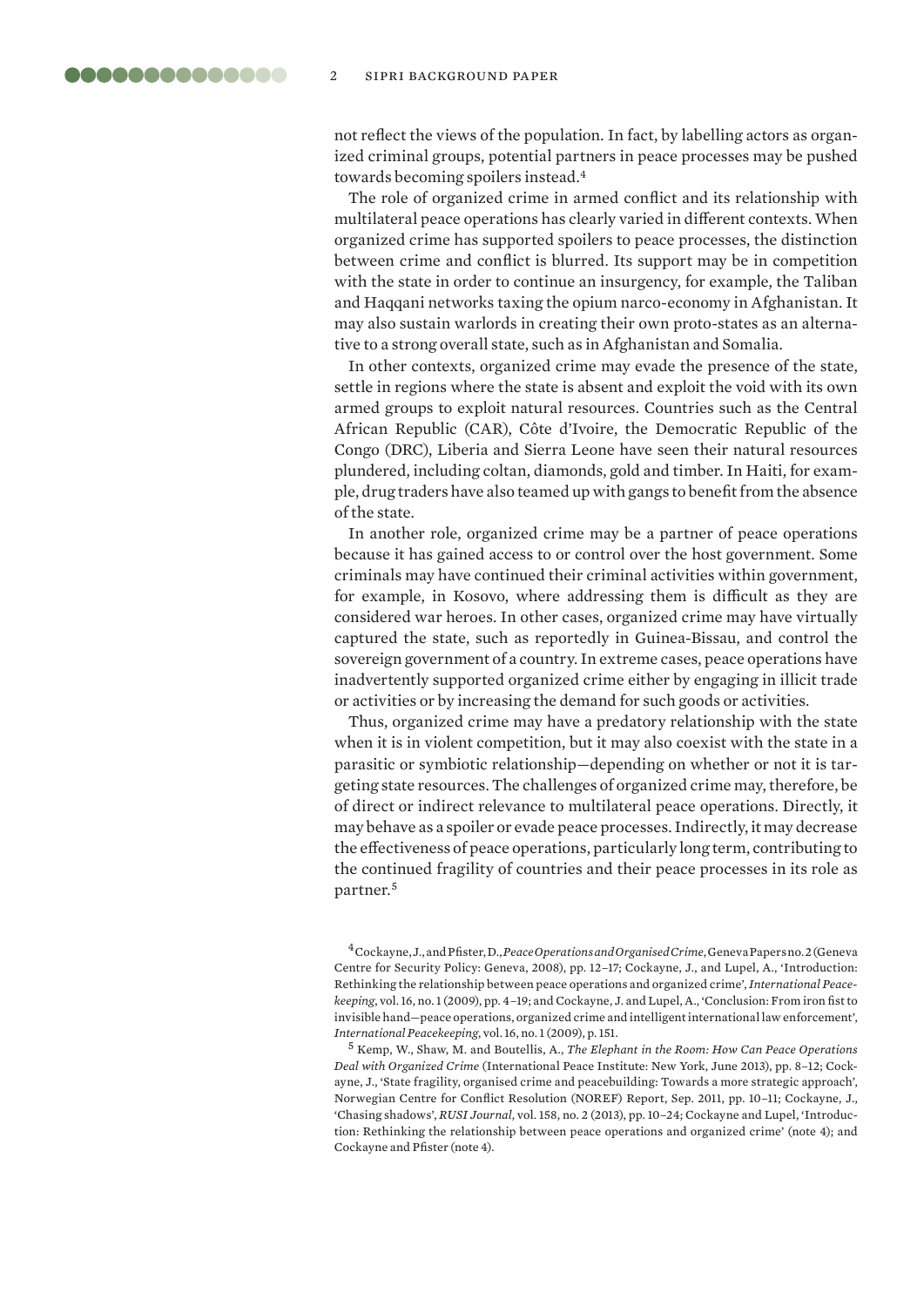### <span id="page-2-0"></span>II. Peace operations and combating organized crime

In 2009 the UN Security Council noted its increasing concern regarding drug trafficking and transnational organized crime as threats against international peace and security, and requested that the UN Secretary-General mainstreams these issues as factors in conflict prevention, peacekeeping and peacebuilding activities.6 The Secretary-General subsequently acknowledged that this needed to be done by focusing on the positive contribution of justice and the rule of law, within the 'one UN' approach.<sup>7</sup>

Multilateral peace operations have used both co-optive and coercive tactics, working with and against organized crime groups respectively, and it

appears that different contexts require different approaches. For example, predatory groups are less likely to be co-opted and therefore often require solutions of a more law-enforcement type. Co-optation may work as an approach for dealing with symbiotic and parasitic groups in the short term. However, if not part of a transitional or transformational strategy—either by eradicating groups or inserting them into the licit system—co-optation may have negative effects in the

*The UN Security Council requested that the UN Secretary-General mainstreams drug trafficking and transnational organized crime as factors in peacekeeping and peacebuilding*

**00000000000000** 

long term, as the stability it produces might be mistaken for peace. Therefore, a sequenced transitional strategy in which organized crime groups are slowly inserted in the legitimate system is often seen as the best solution.<sup>8</sup>

#### **Preventing and combating organized crime**

When considering ways of preventing or combating organized crime, it is possible to organize the spectrum of multilateral peace operation activities along two dimensions. First, activities can target the consequences or drivers of organized crime. Activities that target consequences (or symptoms) are mainly reactive, as they respond to a threat that has already been identified with the objective of reducing or neutralizing it. Activities that aim to target drivers (or root causes) are proactive, in the sense that they seek to prevent organized crime by addressing the push and pull factors that might produce or enable it. Second, activities can target these consequences and drivers directly or indirectly. Whereas direct activities are executed by peace operations themselves, indirect activities aim to build or strengthen the capacity of the host government—or local non-state actors at the civil society or community level—to prevent and combat organized crime, including by addressing its root causes.

Together, these two organizing principles result in four broad categories of activities that multilateral peace operations could undertake to address organized crime (see figure 1). This scheme is a simplification and some activities may not fit perfectly into one category or they may overlap. The

<sup>6</sup> United Nations, Security Council, Presidential Statement 32, 8 Dec. 2009.

<sup>7</sup> [Secretary-General's message to 12th UN Congress on Crime Prevention and Criminal Justice](https://www.un.org/sg/en/content/sg/statement/2010-04-12/secretary-generals-message-12th-un-congress-crime-prevention-and)  [delivered by Mr John Sandage, Officer-in-Charge, Division for Treaty Affairs, UN Office on Drugs and Crime], 12 Apr. 2010, Salvador, Brazil.

<sup>8</sup> Cockayne and Lupel, 'Introduction: Rethinking the relationship between peace operations and organized crime' (note 4); and Cockayne and Lupel, 'Conclusion: From iron fist to invisible hand—peace operations, organized crime and intelligent international law enforcement' (note 4), pp. 155–60.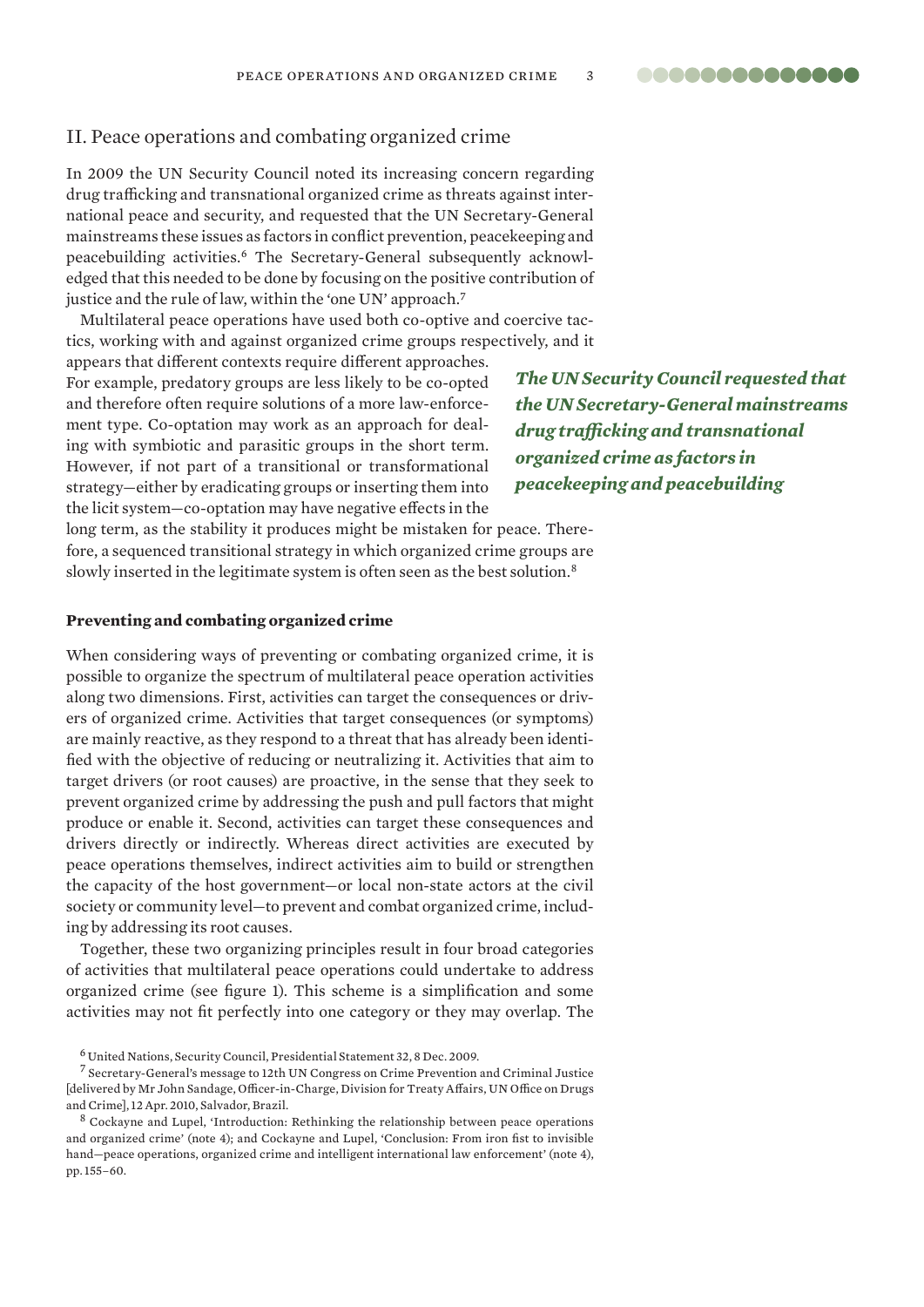|                | <b>Direct</b>                                                                                                                                                                                                                                                                                                                       |                                                                                                                                                                                                                                                                                                                                                                                                                                                                                                                                                |              |
|----------------|-------------------------------------------------------------------------------------------------------------------------------------------------------------------------------------------------------------------------------------------------------------------------------------------------------------------------------------|------------------------------------------------------------------------------------------------------------------------------------------------------------------------------------------------------------------------------------------------------------------------------------------------------------------------------------------------------------------------------------------------------------------------------------------------------------------------------------------------------------------------------------------------|--------------|
| <b>Drivers</b> | Alternative livelihoods and alternative legitimacies<br>Sensitization to human rights, corruption and inclusiveness<br>Quick-impact projects to support community resilience<br>Community engagement and resilience building<br>Specialized disarmament, demobilization and<br>reintegration (DDR) projects                         | Executive policing<br>Anti-gang operations<br>Tracking, fighting and combating organized crime and<br>banditry<br>Supporting, monitoring and verifying bans and moratoriums<br>Investigating, prosecuting, adjudicating and enforcing<br>cases of organized crime<br>Border security and counter-trafficking<br>Counternarcotics, e.g. crop eradication and trade interdiction<br>Vetting and certifying police forces                                                                                                                         |              |
|                | Assisting host governments (and other local actors) in areas<br>such as sustainable social and economic development,<br>education and socio-economic opportunities, reducing<br>corruption and supporting social justice<br>Supporting rule of law and human rights compliance<br>Institution building and strengthening governance | Supporting, training and building the capacity of agencies<br>like the police, border security and coast guard, as well<br>as the justice sector more broadly, to tackle and combat<br>organized crime in areas such as: illicit economic activities<br>and illicit trade in natural resources; drugs control and<br>counternarcotics; illicit trafficking of arms, drugs and persons;<br>border management; gang violence; financial crime and<br>anti-corruption; and protection of cultural heritage<br>Coordination or clearing house role | Consequences |
|                |                                                                                                                                                                                                                                                                                                                                     | Indirect                                                                                                                                                                                                                                                                                                                                                                                                                                                                                                                                       |              |

**Figure 1.** Examples of activities that multilateral peace operations could undertake to prevent or combat organized crime

*Notes*: The activities included have been identified by the author in peace operation mandates or selected from examples in literature. Activities are not unique to one category and can overlap.

> advantage of this categorization, however, is that it can facilitate and structure further discussion by focusing on concrete activities.

# III. Examples of peace operations that have engaged in combating organized crime

References to organized crime are frequent in UN Security Council resolutions and other documents mandating multilateral peace operations, yet only a few operations have been explicitly tasked with addressing it (see figure 2). A number of multilateral peace operations have undertaken activities that address the consequences or drivers of organized crime, both directly and indirectly, as tasked by or within the policy space of their mandate. However, multilateral peace operations in general do not do so in a systematic manner and they have primarily focused on the consequences. Often these efforts have broader objectives that might deliberately or incidentally overlap with combating organized crime goals. Therefore, having a strong and specific mandate on organized crime does not guarantee that missions are able to undertake a lot of work in that area, while not having such a mandate does not prevent them from becoming heavily involved. Moreover, peace operations actually run the risk of stimulating organized crime, as their personnel can attract prostitution and encourage black market trading in items such as cigarettes.<sup>9</sup>

<sup>9</sup> Kemp, Shaw and Boutellis (note 5), pp. 12–13.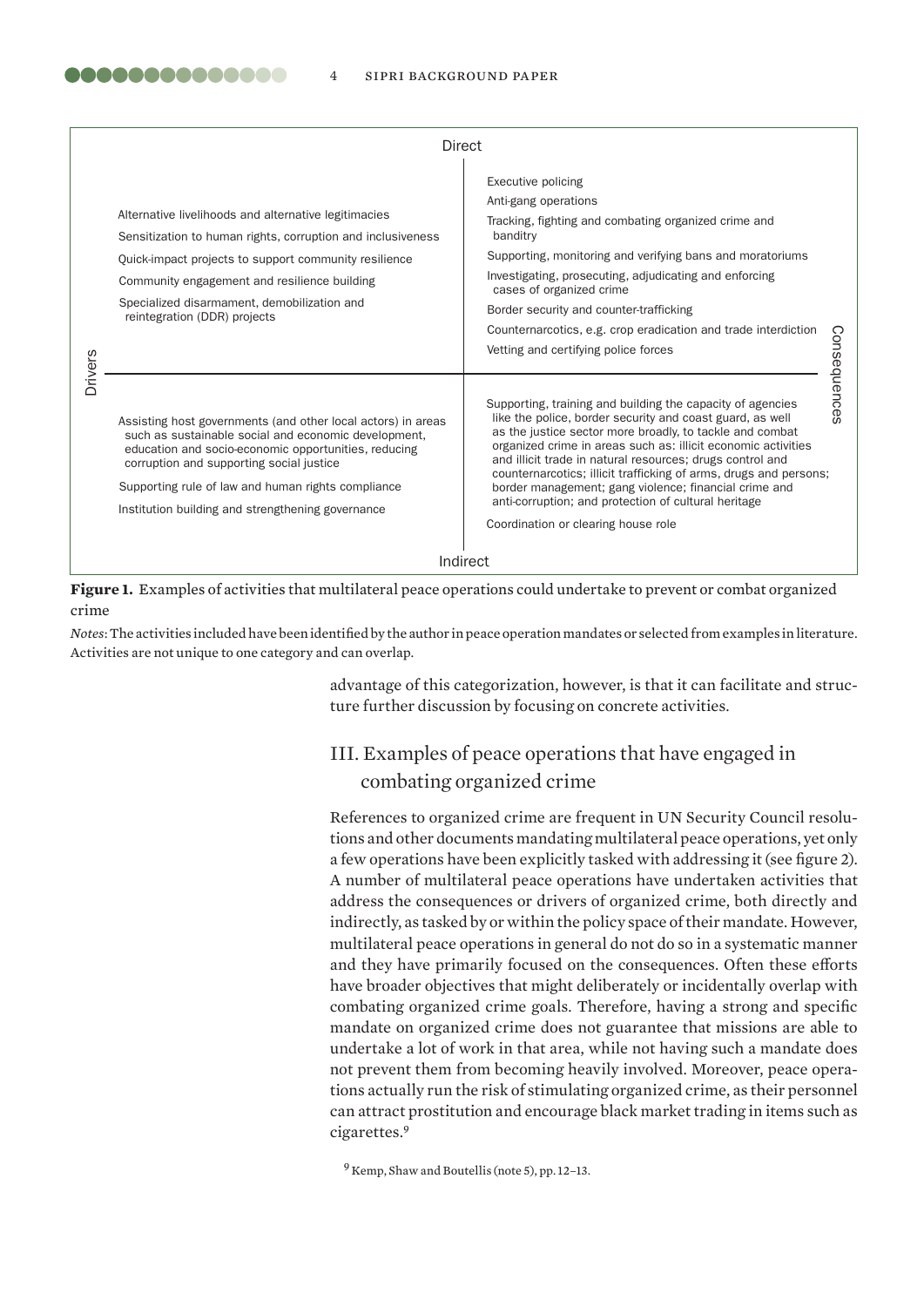#### **00000000000000**

#### **Activities addressing the consequences of organized crime**

A number of UN and non-UN peace operations have dealt with the consequences of organized crime directly, at times by taking on executive policing and law enforcement tasks. Within their transitional authority mandates, the UN Mission in Kosovo (UNMIK) and the UN Transitional Administration in East Timor (UNTAET) effectively substituted local police forces and enforced law. In other cases, the UN did not substitute the national police, but tracked and fought organized crime alongside it.<sup>10</sup> A few missions also vetted and certified police forces to eliminate criminal elements.<sup>11</sup> The UN Stabilization Mission in Haiti (MINUSTAH) had a robust mandate to 'tackle the risk of a resurgence in gang violence' while it also engaged in border management and counter-trafficking tasks, as did missions in Kosovo, Bosnia-Herzegovina and Sierra Leone.<sup>12</sup> UN peace operations in Angola, Cambodia, Côte d'Ivoire, the DRC, Liberia and Sierra Leone, and the African Union (AU) Mission in Somalia (AMISOM), have also supported, monitored and verified bans and moratoriums on conflict resources, such as diamonds, timber and charcoal.<sup>13</sup>

Although often 'reluctantly, unsystematically and belatedly', military forces, such as the Kosovo Force (KFOR), the Stabilization Force (SFOR) and

the European Union (EU) Force in Bosnia and Herzegovina (EUFOR Althea), have also participated in such law enforcement tasks, particularly during policing vacuums before the deployment of, or during the transition between different, policing missions.<sup>14</sup> Additionally, in Afghanistan the International Security Assistance Force (ISAF) engaged in counternarcotics activities. Initially its role was to facilitate eradication and interdiction by the Afghan institutions and

*References to organized crime are frequent in documents mandating multilateral peace operations, yet only a few operations have been explicitly tasked with addressing it*

security forces, but later it also actively targeted insurgency-related opium storages, heroin laboratories and drug traders.<sup>15</sup>

A number of missions, such as UNMIK, the EU Rule of Law Mission in Kosovo (EULEX Kosovo) and the Regional Assistance Mission to Solomon Islands (RAMSI), have also engaged directly further up the criminal justice chain. UNMIK and EULEX Kosovo have been tasked with ensuring that crimes are investigated, prosecuted, adjudicated and enforced, and they have received the power to do so in cooperation with Kosovan investigators, prosecutors and judges, but also independently if needed. EULEX Kosovo, in particular, has a strong focus on organized crime, corruption, fraud and other

<sup>11</sup> Cockayne, J., 'Winning Haiti's protection competition: Organized crime and peace operations past, present and future', *International Peacekeeping*, vol. 16, no. 1, Jan. 2009, p. 81.

<sup>12</sup> Andrews, K. N., Hunt, B. L. and Durch, W. J., *Post-conflict Borders and UN Peace Operations*, Stimson Center Report no. 62 (Henry L. Stimson Center: Washington, DC, Aug. 2007); and Kemp, Shaw and Boutellis (note 5), p. 52.

<sup>13</sup> Le Billon, P., 'Bankrupting peace spoilers: What role for UN peacekeepers?', *Sustainable Development Law & Policy*, vol. 12, no. 1 (Fall 2011), pp. 14–15.

<sup>14</sup> Friesendorf, C., and Penksa, S. E., 'Militarized Law Enforcement in Peace Operations: EUFOR in Bosnia and Herzegovina', *International Peacekeeping*, vol. 15, no. 5 (2008), p. 680.

<sup>15</sup> Kamminga, J., and Hussain, N., '[From disengagement to regional opium war? Towards a](http://revistas.ucm.es/index.php/UNIS/article/viewFile/40662/38984)  [counter-narcotics surge in Afghanistan and Pakistan](http://revistas.ucm.es/index.php/UNIS/article/viewFile/40662/38984)', UNISCI Discussion Papers no. 29, May 2012; and Felbab-Brown, V., 'Peacekeepers among poppies: Afghanistan, illicit economies and intervention', *International Peacekeeping*, vol. 16, no. 1 (2009), pp. 100–14.

<sup>10</sup> Kemp, Shaw and Boutellis (note 5), p. 12, 51.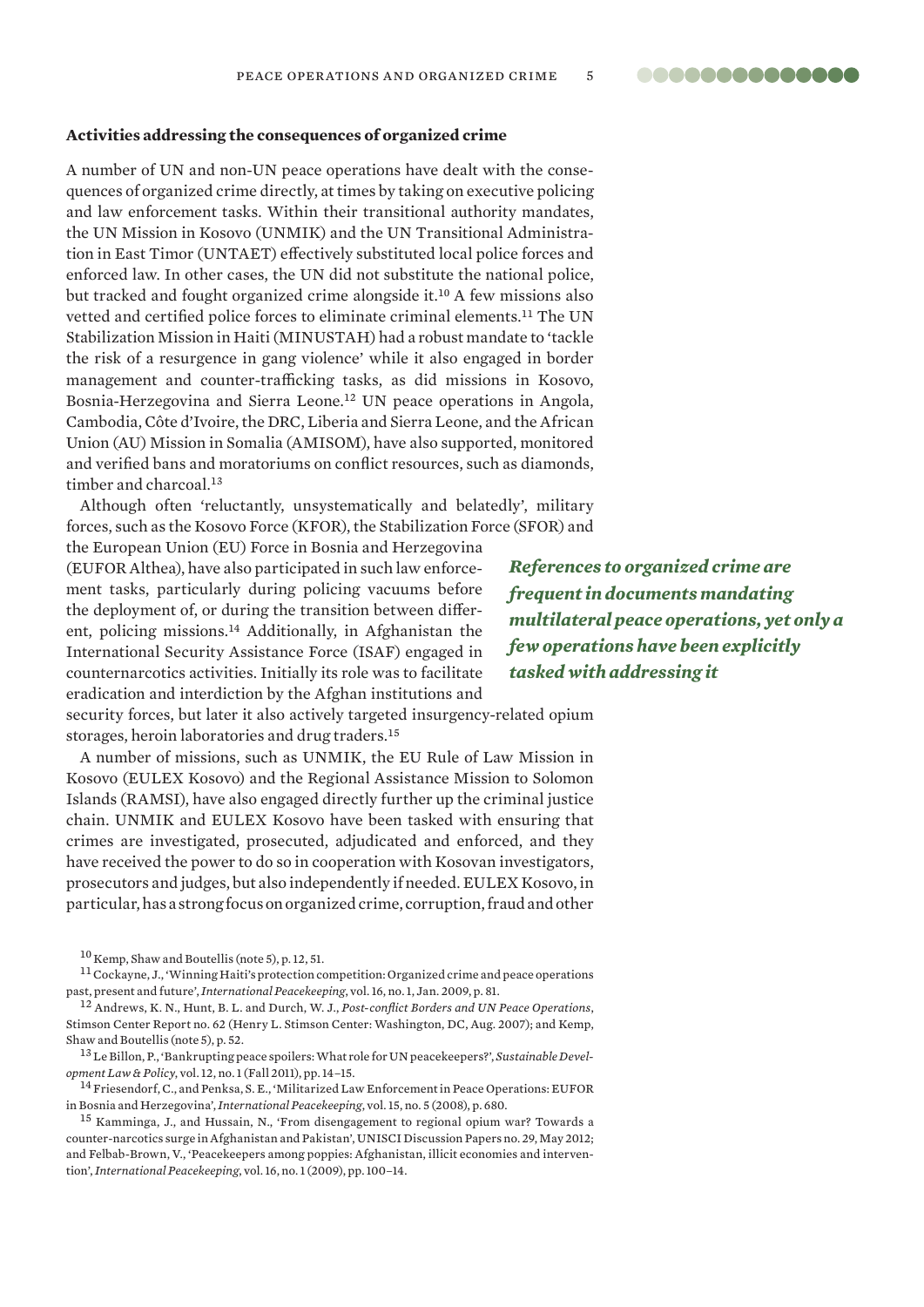|                | Direct                            |                                                                                                                                                                                                                                                                                                     |             |
|----------------|-----------------------------------|-----------------------------------------------------------------------------------------------------------------------------------------------------------------------------------------------------------------------------------------------------------------------------------------------------|-------------|
| <b>Drivers</b> | UNMIL, UNMIK, MINUSTAH, MINUJUSTH | UNMIK, UNTAET, MINUSTAH, MINURCAT, KFOR,<br>EULEX Kosovo, SFOR, EUFOR Althea, EUPM, UNAMSIL,<br>ISAF, UNAVEM, MONUA, UNTAC, UNOCI, UNMIL, MONUC.<br>MONUSCO, RAMSI, UNMIH, UNSMIH, UNTMIH,<br>MIPONUH. JF-G5S <sup>a</sup>                                                                          | C)          |
|                | Nearly all peace operations       | UNMIBH, MINUSTAH, UNMIK, UNMIL, UNOCI, UNAMSIL,<br>UNIOSIL, UNIPSIL, UNIOGBIS, MONUSCO, MINUSCA,<br>MINUSMA, UNAMA, AMISOM, UNTAET, OSCE Presence<br>in Albania, OSCE Mission to Serbia, OMIK, OSCE Mission<br>to Skopje, EUPM, EUBAM Libya, EUCAP Sahel Mali,<br><b>EUCAP Sahel Niger, MISAHEL</b> | onsequences |
|                |                                   | Indirect                                                                                                                                                                                                                                                                                            |             |

**Figure 2.** Examples of multilateral peace operations that have undertaken activities to prevent or combat organized crime

AMISOM = African Union Mission in Somalia; EUBAM Libya = European Union Border Assistance Mission to Libya; EUCAP Sahel Mali = EU CSDP Mission in Mali; EUCAP Sahel Niger = EU CSDP Mission in Niger; EUFOR Althea = EU Force in Bosnia and Herzegovina; EULEX Kosovo = EU Rule of Law Mission in Kosovo; EUPM = EU Police Mission; ISAF = International Security Assistance Force; JF-G5S = Joint Force of the Group of Five Sahel; KFOR = Kosovo Force; MINUJUSTH = UN Mission for Justice Support in Haiti; MINURCAT = United Nations Mission in the Central African Republic and Chad; MINUSCA = UN Multidimensional Integrated Stabilization Mission in the Central African Republic; MINUSMA = UN Multidimensional Integrated Stabilization Mission in Mali; MINUSTAH = UN Stabilization Mission in Haiti; MIPONUH = UN Civilian Police Mission in Haiti; MISAHEL = AU Mission for Mali and the Sahel; MONUA = UN Observer Mission in Angola; MONUC = UN Organization Mission in the Democratic Republic of the Congo; MONUSCO = UN Organization Stabilization Mission in the Democratic Republic of the Congo; OMIK = OSCE Mission in Kosovo; RAMSI = Regional Assistance Mission to Solomon Islands; SFOR = Stabilisation Force; UNAMA = UN Assistance Mission in Afghanistan; UNAMSIL = UN Mission in Sierra Leone; UNAVEM = UN Angola Verification Mission; UNIOGBIS = UN Integrated Peacebuilding Office in Guinea-Bissau; UNIOSIL = UN Integrated Office in Sierra Leone; UNIPSIL = UN Integrated Peacebuilding Office in Sierra Leone; UNMIBH = UN Mission in Bosnia and Herzegovina; UNMIH = UN Mission in Haiti; UNMIK = UN Mission in Kosovo; UNMIL = UN Mission in Liberia; UNOCI = UN Operation in Côte d'Ivoire; UNSMIH = UN Support Mission in Haiti; UNTAC = UN Transitional Authority in Cambodia; UNTAET = UN Transitional Administration in East Timor; UNTMIH = UN Transition Mission in Haiti.

*<sup>a</sup>* Not a multilateral peace operation according to the definition applied by SIPRI.

serious criminal offences.<sup>16</sup> Likewise, RAMSI added investigative, detention and judicial officers to the existing capacity on the Solomon Islands, in part to deal with organized crime.<sup>17</sup>

A broader and increasing variety of military and civilian multilateral peace operations—UN peacekeeping operations, UN special political missions and non-UN operations—has been mandated to resource, train and assist host governments, providing planning and operational support to prevent and combat organized crime within the context of broader rule of law and security mandates. This has established or contributed to the capacity building and training of national law enforcement and other agencies (e.g. border management, coast guards and ministries), as well as the broader criminal justice system, which deal with the following areas: drugs and narcotics; illicit economic activities and illicit trade in natural resources; illicit traf-

<sup>16</sup> Kemp, Shaw and Boutellis (note 5), p. 52.

<sup>17</sup> Peake, G., and Studdard-Brown, K., 'Policebuilding: The International Deployment Group in the Solomon Islands', *International Peacekeeping*, vol. 12, no. 4 (Winter 2005), pp. 520–32; and Goldsmith, A., and Dinnen, S., 'Transnational police building: Critical lessons from Timor-Leste and Solomon Islands', *Third World Quarterly*, vol. 28, no. 6 (2007), pp. 1091–1109.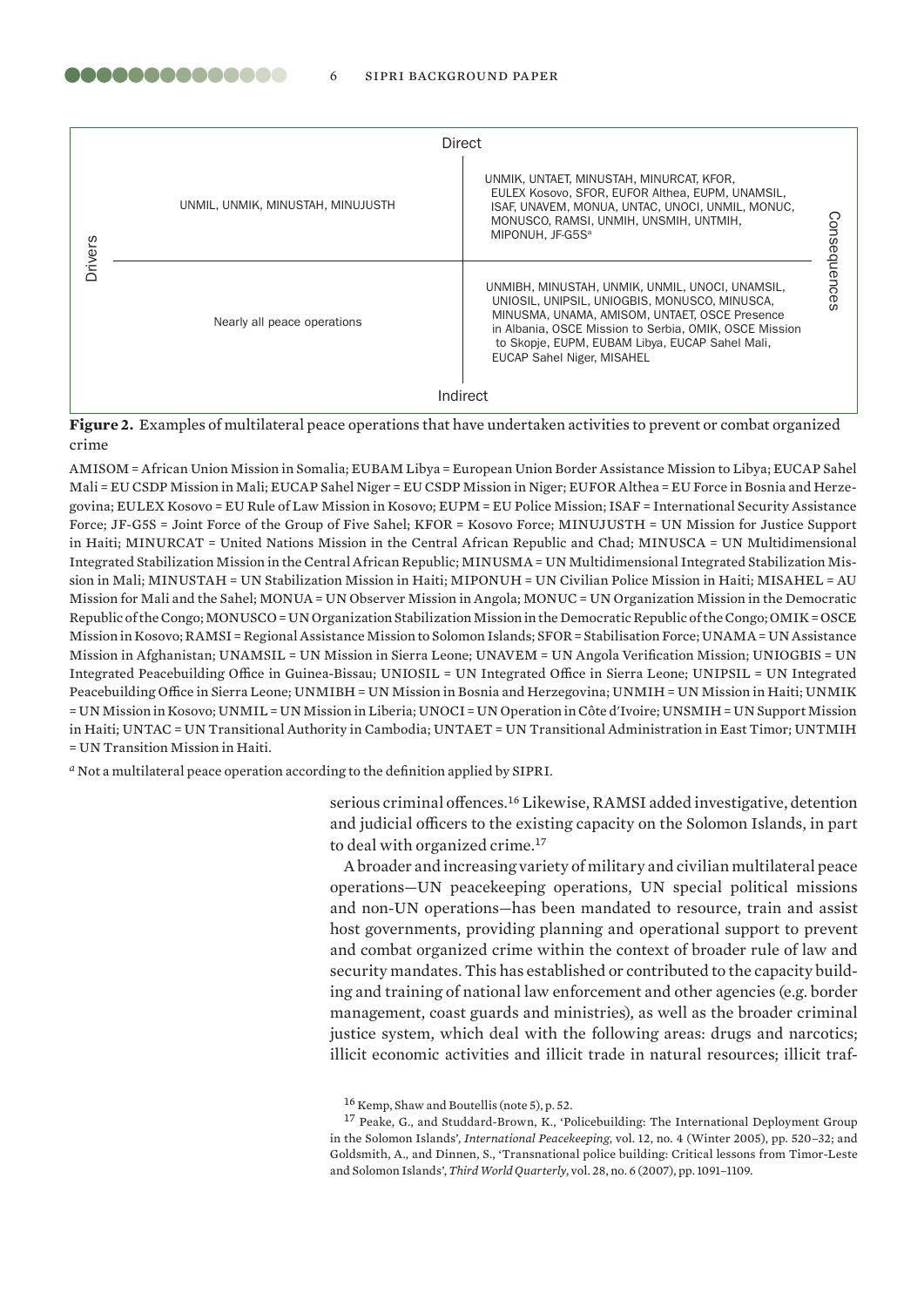ficking of arms, drugs and persons; gang violence; financial crime and anticorruption; kidnapping; destruction of cultural heritage; and transnational crime and organized crime in general. EU missions have often focused specifically on the niche of training and capacity building. Peace operations have also played clearing house roles by supporting the exchange of information and they have coordinated international efforts.<sup>18</sup>

#### **Activities addressing the drivers of organized crime**

Only a limited number of multilateral peace operations have dealt directly with the diverse drivers of organized crime. In general, these tasks seem to be left to other organizations or they are ignored. The few tasks implemented by missions focusing directly on addressing these drivers have included UNMIK setting up a campaign in 2005 called 'not for sale', against human trafficking in Kosovo. Another example is the reopening of the disarmament, demobilization and reintegration (DDR) process by the UN Mission in Liberia (UNMIL) and MINUSTAH's specialized DDR programmes for gangs in Haiti. In both cases, there were projects aimed at providing training and job opportunities to actors involved in organized crime.<sup>19</sup> Furthermore, in Haiti corruption within the Haitian National Police had fed the population's

distrust of the police, stimulating their reliance on gangs and other armed groups for protection. Therefore, addressing police corruption meant, in part, taking away some of the drivers for popular gang support.<sup>20</sup> MINUSTAH and the UN Mission for Justice Support in Haiti (MINUJUSTH) have also implemented short-term, quick-impact projects to increase community resilience against gangs and organized

*Multilateral peace operations in general do not address organized crime in a systematic manner and they have primarily focused on the consequences*

..............

crime and to draw the population away from gang protection. However, projects directly addressing the drivers of organized crime such as these have been exceptional, and they have never aimed for long-term economic transformation<sup>21</sup>

Nonetheless, almost all multilateral peace operations have dealt with the drivers of organized crime indirectly, considering that they aim to address instability and conflict. Mission activities often have broader objectives that deliberately or incidentally overlap with preventing and combating organized crime. Peace operations have addressed issues such as corruption, development, human rights, rule of law and social justice, and have supported discussions on these topics in the media of host nations.<sup>22</sup>

<sup>18</sup> United Nations Security Council, Report of the Secretary-General on illicit cross-border trafficking and movement, S/2012/777, 19 Oct. 2012, pp. 44–46; Kemp, Shaw and Boutellis (note 5), p. 40; Andrews, Hunt and Durch (note 12); and Hansen, W., '[Interfaces between peace operations and](http://www.challengesforum.org/Global/Forum%20Documents/2014_SGF_Oslo/Backgroundpaper_Oslo_Dr_Hansen.pdf)  [organized crime: Implications for police work and beyond](http://www.challengesforum.org/Global/Forum%20Documents/2014_SGF_Oslo/Backgroundpaper_Oslo_Dr_Hansen.pdf)', Background paper, International Forum for the Challenges of Peace Operations, Mar. 2014, p. 13.

<sup>19</sup> Hansen (note 18), p. 13.

<sup>20</sup> Hansen, W., 'The organized crime–peace operations nexus', *Prism*, vol. 5, no. 1 (2014), pp. 62–79.

<sup>22</sup> Strazzari, F., 'Organized crime', ed. M. Peter, *United Nations Peace Operations: Aligning Principles and Practice*, Norwegian Institute of International Affairs (NUPI) Report no. 2 (Norwegian Institute of International Affairs: Oslo, 2015), pp. 12–13.

<sup>21</sup> Cockayne (note 11), pp. 88–89.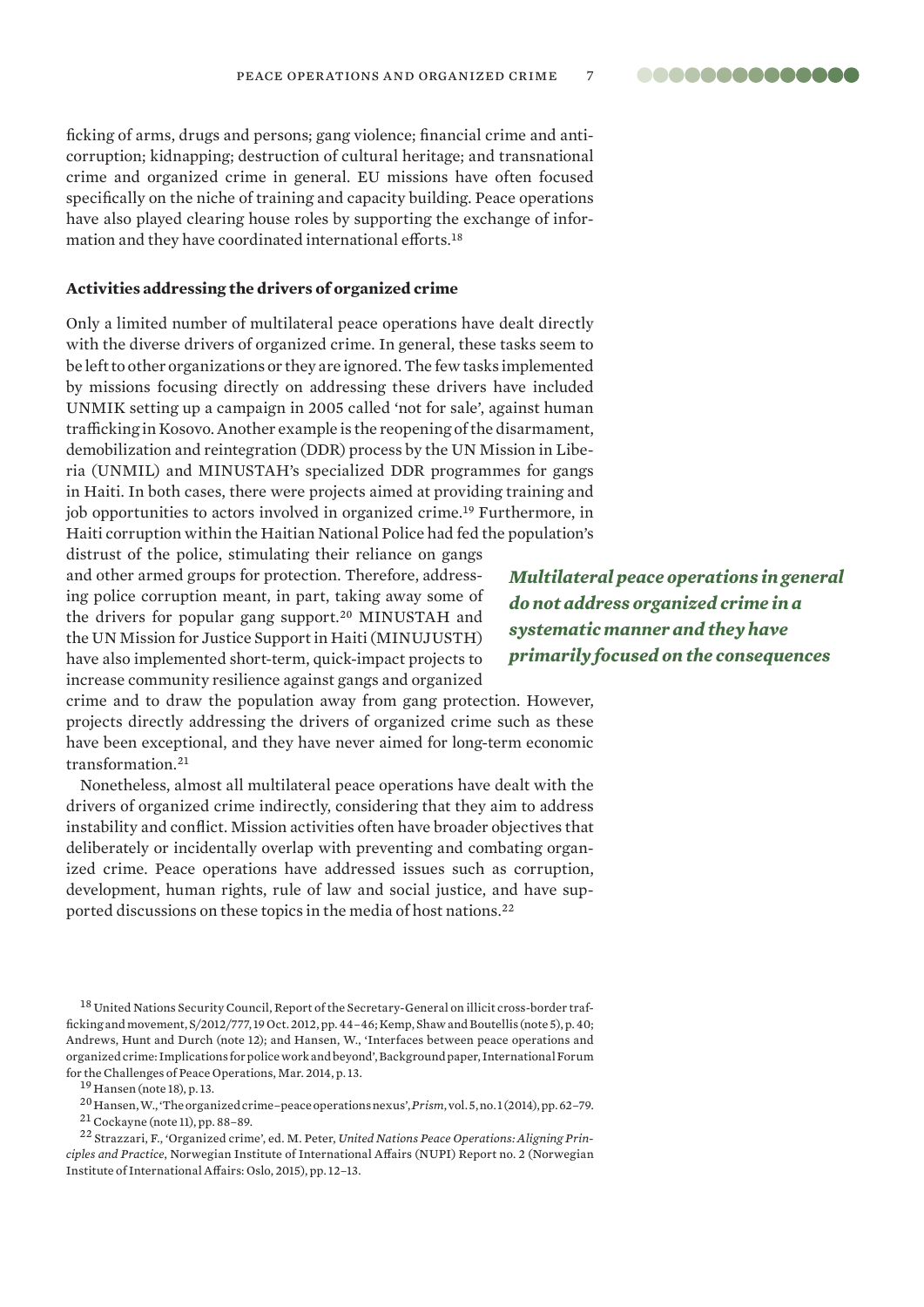# IV. Peace operations, combating organized crime: potential implications

The debate on whether multilateral peace operations can or should more actively address organized crime remains divided between sceptics who are wary of the challenges and costs, and advocates who see this as an opportunity—or, indeed, a necessity—to preserve the relevance of peace operations.23 Recent discussions on the potential opportunities and challenges have focused primarily on UN peace operations, for which activities related to organized crime are a relative novelty and a clear step beyond their traditional aims and tasks.

#### **Opportunities for the involvement of peace operations in combating organized crime**

Organized crime has become more globalized and is a challenge in many of the theatres where multilateral missions have been deployed. Organized criminal groups can be spoilers in peace processes, as their illicit activi-

*If organized crime is dealt with early on, it may prevent the empowerment of criminal groups*

ties thrive in unstable environments, while political groups (state or non-state) may set up illicit conflict economies in order to continue fighting. In addition to instrumentalizing disorder, organized crime may also criminalize politics and make state fragility pervasive. Consequently, it is argued that organized crime can no longer be ignored by

peace operations—a failure to understand it might undermine international efforts to build peace, security and the rule of law.<sup>24</sup>

If organized crime is dealt with early on, it may prevent the empowerment of criminal groups. The longer such groups are left untouched, the better able they are to entrench themselves and eventually even to criminalize the state. Bosnia-Herzegovina and Kosovo are often given as examples of places where missions allowed this to happen, by initially not wanting to pursue the 'war heroes' and offset the relative stability.<sup>25</sup> Preventing a state from being 'hollowed out' by organized crime makes it less vulnerable to state collapse and coup d'états, which would otherwise require further international intervention. Moreover, as organized crime is often transnational, dealing with it can ensure stability in wider regions.<sup>26</sup>

Dealing with organized crime also increases public faith in multilateral peace operations and any state institutions they support—they may be perceived as taking on the problems that really matter to the local population. This becomes particularly important in an environment in which, as a result of the presence of a multilateral peace operation, organized crime is already able to benefit from, for example, hard currency flowing into the economy

<sup>23</sup> E.g. Avezov, X., Van der Lijn, J. and Smit, T., *[African Directions: Towards an Equitable Partner](https://www.sipri.org/sites/default/files/African-directions.pdf)[ship in Peace Operations](https://www.sipri.org/sites/default/files/African-directions.pdf)* (SIPRI: Stockholm, Feb. 2017), p. 11.

<sup>24</sup> Kemp, Shaw and Boutellis (note 5), p. 6; and Holt, V. and Boucher, A., 'Framing the issue: UN responses to corruption and criminal networks in postconflict settings', eds J. Cockayne and A. Lupel, *Peace Operations and Organized Crime: Enemies or Allies?* (Routledge: New York, 2011), p. 21.

<sup>&</sup>lt;sup>25</sup> Kemp, Shaw and Boutellis (note 5), p. 53.

<sup>26</sup> Cockayne, 'State fragility, organised crime and peacebuilding: Towards a more strategic approach' (note 5), pp. 2–4.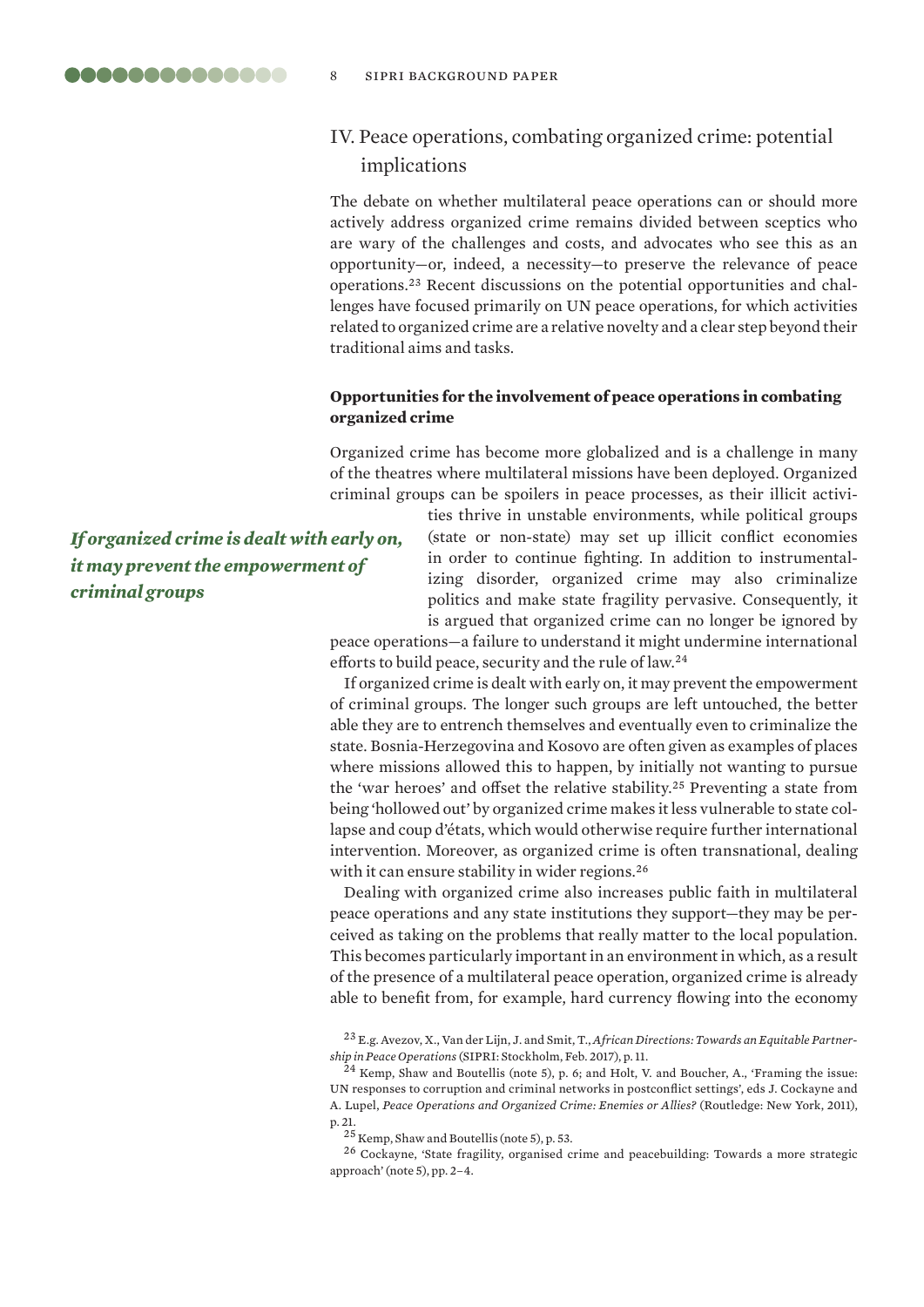**00000000000000** 

and other unwitting effects of missions and personnel potentially being involved in criminal activities.

Furthermore, taking on organized crime makes multilateral peace operations more relevant to international actors as they deal with issues that matter to them. For example, the focus of UN operations on the nexus between terrorism and organized crime helped the United States under President Barrack Obama to see their relevance to its own interests.<sup>27</sup> Those who argue that peace operations should engage in preventing and combating organized crime tasks, however, generally believe that missions should not do so on their own, but in close collaboration with other actors, particularly the host government, and within a broader international strategy.<sup>28</sup>

#### **Potential challenges of involvement in combating organized crime**

Despite the opportunities above, there are concerns that increased engagement by multilateral peace operations in preventing and combating organized crime could have unintended consequences for their regular activities, as well as for broader efforts to address peace and security more generally. A number of potential challenges and risks are frequently mentioned in this regard.

First, countries such as China and a number of Non-Aligned Movement (NAM) members fear that by internationalizing the issue of organized crime, sovereignty may be compromised. Investigative and prosecutorial powers are traditionally seen as part of the essence of sovereignty and part of the state monopoly on the use of force. Therefore, many countries prefer to engage with organized crime at a national level. These challenges have been

directly transplanted into peace operations, which operate on the basis of the host government's consent. As such, when representatives of host governments or their armed forces have been implicated in organized crime, such as in Guinea Bissau and eastern DRC, consent cannot be assumed. Organized criminal groups with government connections have used sovereignty to shield off external intervention, while they have also used international interventions to deal with competitors.<sup>29</sup>

Second, multilateral peace operations might not be the most suitable tool to deal with the challenge, and specialized organizations may have more relevant expertise. Making missions responsible for dealing with organized crime might not be realistic given their already overly ambitious mandates and limited resources. Combating organized crime requires police forces and capabilities which most organizations that deploy peace operations

 $^{28}$  Cockayne and Lupel, 'Conclusion: From iron fist to invisible hand—peace operations, organized crime and intelligent international law enforcement' (note 4), p. 151.

 $29$  Kemp, Shaw and Boutellis (note 5), pp. 6-8; Cockayne, 'State fragility, organised crime and peacebuilding: Towards a more strategic approach' (note 5), p. 4; and Cockayne, J., *The UN Security Council and Organized Criminal Activity: Experiments in International Law Enforcement*, United Nations University Working Paper Series no. 3 (United Nations University: Tokyo, Mar. 2014), pp. 5–6.

*Increased engagement in preventing and combating organized crime could have unintended consequences*

<sup>&</sup>lt;sup>27</sup> Cockayne and Lupel, 'Conclusion: From iron fist to invisible hand—peace operations, organized crime and intelligent international law enforcement' (note 4), pp. 152–54; and Perito, R. M., *UN Peacekeeping in the Sahel: Overcoming New Challenges*, Special Report 365 (United States Institute for Peace: Washington, DC, Mar. 2015), p. 4.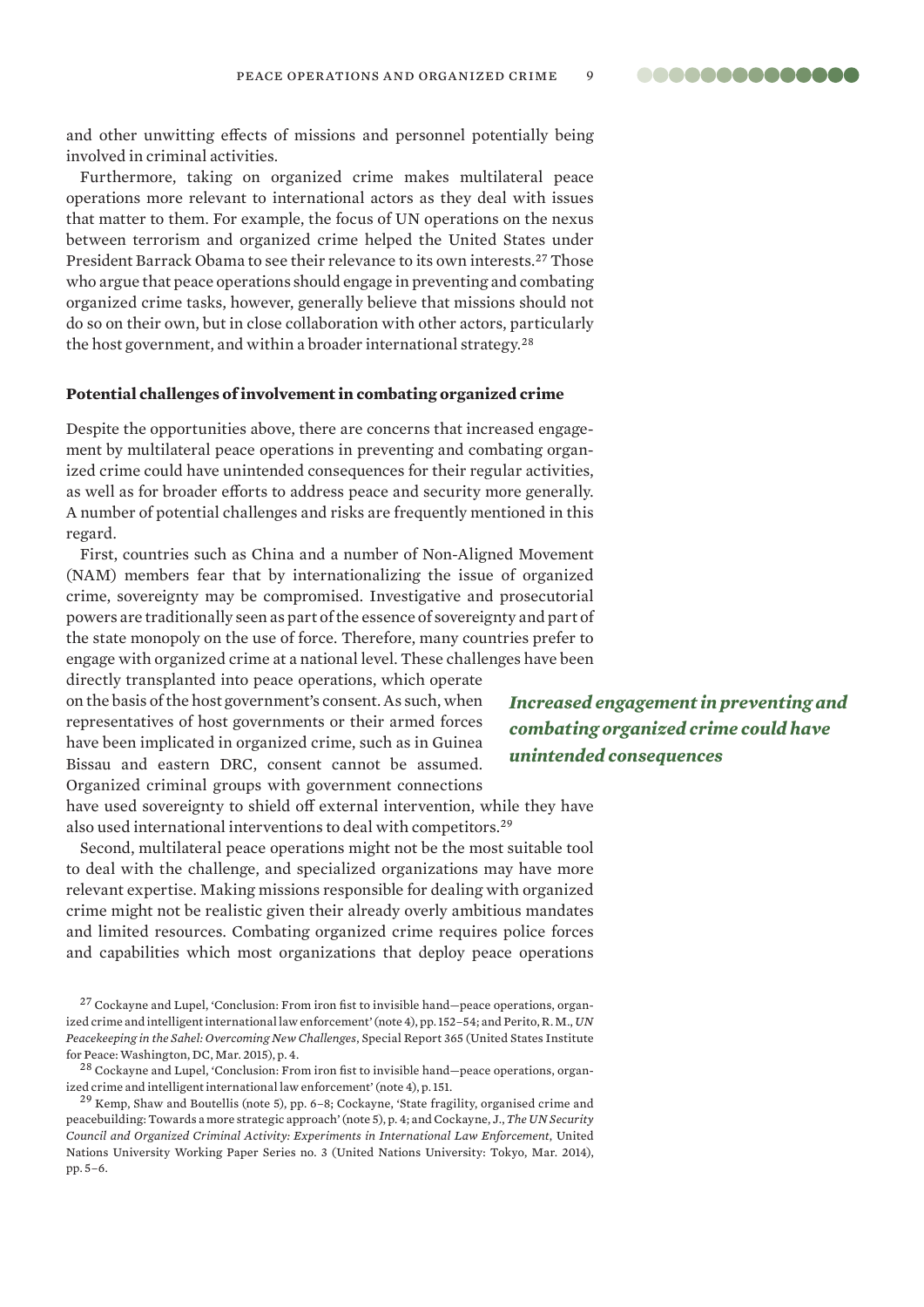<span id="page-9-0"></span>(e.g. the UN) do not have sufficiently at their disposal. Neither are governments often prepared to provide them, unless a clear national security interest is at stake. Likewise, given the international character of organized crime, missions lack the human, financial and technical resources to comprehensively address organized crime, as this would require operations beyond the territory of the host nation. The short-term presence of peace operations and the frequent rotation of civilian and uniformed personnel also mean limited long-term commitment.<sup>30</sup>

Third, working against organized crime may have trade-offs, for example, when an important interlocutor for an operation is engaged in illegal activities. Particularly in the early stages of a peace process, when stability is still fragile, dealing with organized crime is often a low priority. In fact, the topic is often avoided altogether for the sake of short-term political expediency and deliverables, because otherwise the government and other parties involved might have to be held accountable. In some cases, organized crime may even have a positive impact on peacebuilding processes and function as a partner to peace operations. Organized criminal groups may be service providers to parts of the population and possess local, grass roots legitimacy. They may stimulate intercommunal trade and interaction and, as such, integrate the economies of former adversaries. Moreover, working against organized crime may ultimately affect the security of peace operations personnel, and so senior officials in peace operations tend to avoid targeting organized criminal groups.<sup>31</sup>

Fourth, by focusing on organized crime, complex challenges risk being reduced to law enforcement problems between the host nation and 'criminal' actors. Consequently, the underlying causes may be ignored, such as insufficient inclusive governance and limited economic development, while the law enforcement interventions only work to further alienate intractable actors. An approach which does not address the broader political economy and underlying factors enabling crime also runs the risk of supporting and leaving behind a security apparatus that does not fight crime, but profits from it.<sup>32</sup>

Fifth, the involvement of the military in fighting crime within peace operations brings with it challenges. There is the risk of blurring the division of labour between the military and the police. If there is a policing gap, this is often filled by gendarmerie units and SWAT teams, such as in Haiti and Kosovo. Including combating organized crime can, therefore, undermine a central principle of security sector reform. Moreover, examples such as Kosovo and Bosnia-Herzegovina have shown that the military generally does not have the right training, equipment or expertise to deal with organized

<sup>30</sup> Avezov, Van der Lijn and Smit (note 23); Cockayne and Lupel, 'Conclusion: From iron fist to invisible hand—peace operations, organized crime and intelligent international law enforcement' (note 4), p. 151; Perito (note 27), p. 5; Cockayne (note 29), p. 3; and Kemp, Shaw and Boutellis (note 5), pp. 7, 39, 44.

 $^{31}\rm{Kemp, Shaw}$  and Boutellis (note 5), pp. 8, 39, 53, 56; Friesendorf, C., 'Problems of Crime-Fighting by "Internationals" in Kosovo', eds Cockayne and Lupel (note 24), p. 59; and Cockayne and Pfister (note 4), pp. 36–38.

<sup>32</sup> Cockayne and Pfister (note 4), pp. 17–20; and Kemp, Shaw and Boutellis (note 5), p. 32.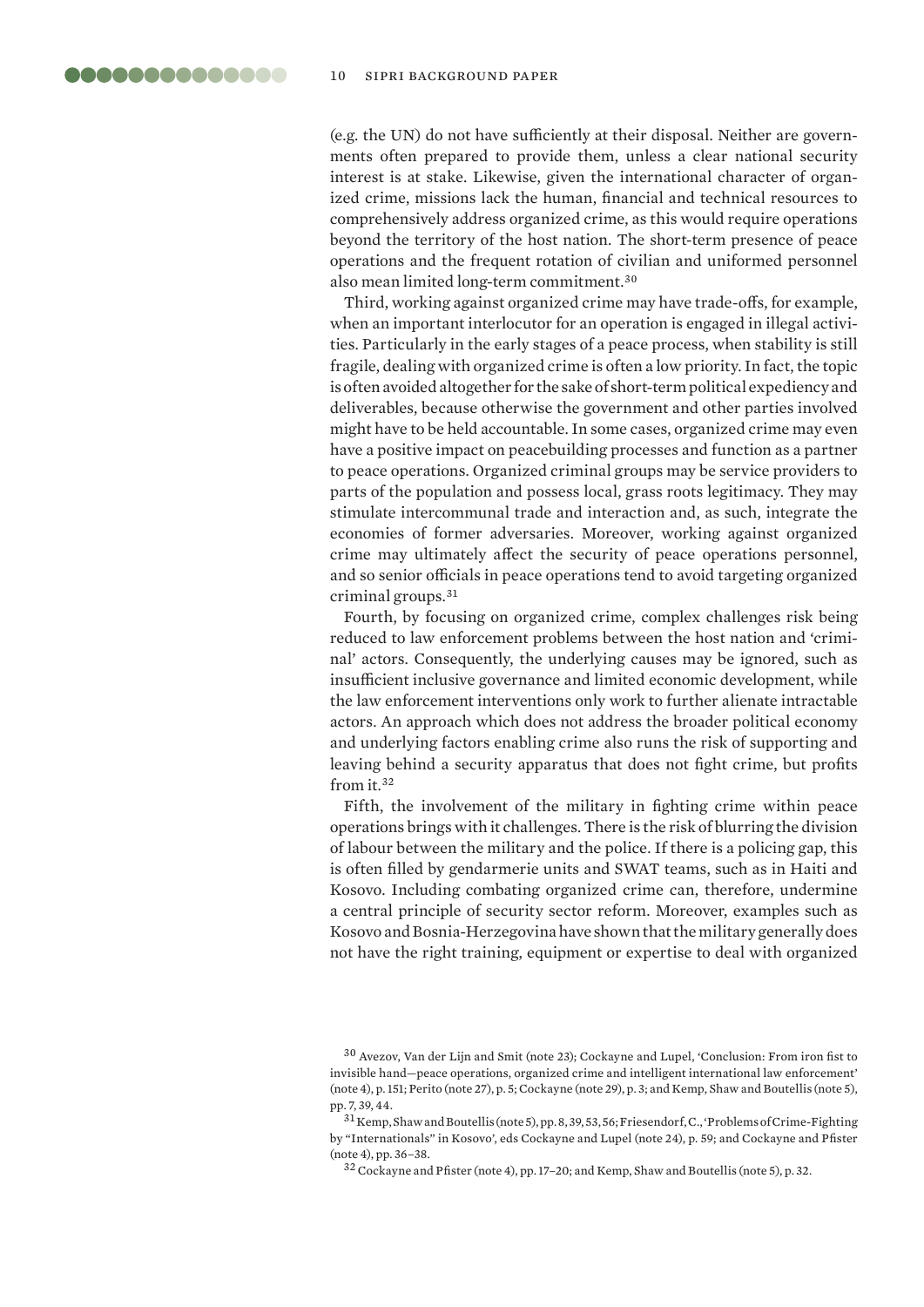..............

crime. This has resulted in investigations and prosecutions being hampered because crime scenes were not preserved and evidence was not secured.<sup>33</sup>

Sixth, when combating organized crime is included in the context of peace operations and 'outsourced' to international actors, it is often done in a largely unaccountable manner. Democratic control over such activities is complicated by weak institutions in the host nation and limited oversight of the mission and its personnel. In Kosovo this led to a number of incidents, for example, KFOR reportedly detained 1800 persons at a US camp in the absence of a functioning legal system and with only limited official access.<sup>34</sup>

Seventh, although combating organized crime in peace operations is generally presented as a noble cause, it is also used to legitimize the use of funds and resources to audiences in finance-contributing countries. This change of perspective—away from host populations—may affect the focus of peace operations on the ground. Rather than solving the problems of host nations, operations may prefer to deal with the challenges that are most relevant to external actors.<sup>35</sup>

#### V. Cooperation and coordination

Effective cooperation and coordination is a major challenge in all multistakeholder efforts in the field of peace and security. The need to improve

cooperation and coordination within organizations and missions, and with other relevant actors including other peace operations, receives recurring attention in mandates, policy documents and strategies. Since multilateral peace operations are relative newcomers to the field of preventing and combating organized crime, it is important to consider

*A comprehensive approach is required that deals with governance, social cohesion, inclusivity and development*

the opportunities and challenges for effective cooperation and coordination presented by their actual and potential activities in this area.

#### **Cooperation and coordination between and within peace operations**

Cooperation and coordination between the different components of a multilateral peace operation are essential in preventing and combating organized crime. A technical approach that only deals with law enforcement, for example, is not enough given the frequently claimed nexus of organized crime, armed conflict and violent extremism. A comprehensive or integrated approach is required that also deals with strengthening governance, the legitimacy of the government and social cohesion, and that stimulates social and economic inclusivity and development.<sup>36</sup>

<sup>33</sup> Friesendorf, C., *International Intervention and the Use of Force: Military and Police Roles*, Geneva Centre for the Democratic Control of Armed Forces (DCAF), Security Sector Reform Paper no. 4 (DCAF: Geneva, 2012), p. 14; Friesendorf and Penksa (note 14); Friesendorf (note 31); and Friesendorf, C., *The Military and Law-enforcement in Peace Operations: Lessons from Bosnia-Herzegovina and Kosovo*, Geneva Centre for the Democratic Control of Armed Forces (DCAF) (LIT Verlag: Geneva, 2010).

<sup>34</sup> Friesendorf (note 31), pp. 60–62.

<sup>35</sup> Hansen, A. S., 'From Congo to Kosovo: Civilian police in peace operations', *Adelphi Papers*, vol. 41, no. 343 (2001), pp. 10, 49.

<sup>36</sup> Altpeter, C., ['Building peace at the nexus of organized crime, conflict and violent extremism](https://www.ipinst.org/wp-content/uploads/2014/11/IEF-Meeting-Note-TOC-and-Peacebuilding.pdf)', Folke Bernadotte Academy (FBA) Brief no. 1, 2015, p. 3.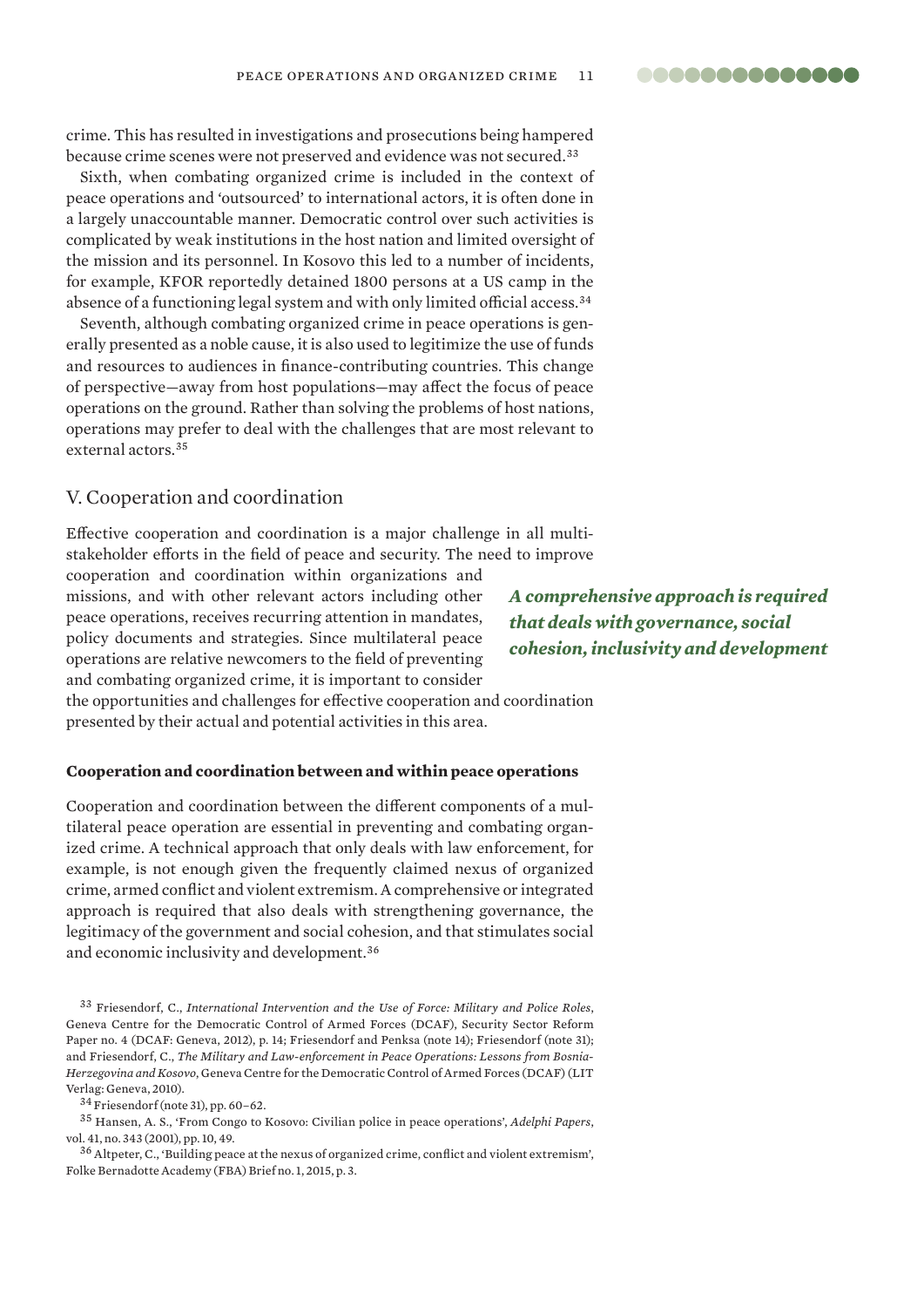MINUSTAH is a good example of a mission in which the military and civilian parts cooperated together in fighting gang violence in intelligenceled operations. The Joint Missions Analysis Centre (JMAC), working extensively with local informants, collaborated with Brazilian, Chilean and Uruguayan military contingents to gather the required information for the Haitian National Police, and MINUSTAH formed police units to conduct operations against gangs and their leaders. This was primarily possible because deteriorating gang violence required urgent action, regional troop contributors were willing to act, and the mission's leadership was in favour of a proactive response. In many other missions, cooperation and coordination between different units and contingents has been difficult, particularly in the field of intelligence sharing.<sup>37</sup>

Cooperation and coordination is also important between different multilateral peace operations. Modern mission environments often host multiple operations in complex constellations, both in parallel and in sequence. Missions that are deployed in parallel usually cooperate in various ways and have both formal and informal mechanisms in place to coordinate their activities. However, recent experiences have demonstrated that there are challenges to an effective division of labour among the various peace operation actors, and to their cooperation and coordination.

First, having a comprehensive and sustainable approach to organized crime in such multi-mission environments is difficult. Preventing and combating organized crime demands all the different parts of the judicial chain to cooperate within one approach. Moreover, the judicial dimension is only one aspect, and addressing the broader political economy and underlying factors enabling crime is also required. Within complex constellations of missions, coordination problems are often combined with the absence of a systematic strategic approach and together they have a negative effect on mission effectiveness. Different organizations, or even different contingents, using different approaches that do not sufficiently link up with those used by others, risk becoming a ramshackle body of incongruent systems and outcomes.<sup>38</sup>

Second, turf battles are common. In Kosovo, for example, UNMIK and EULEX Kosovo saw KFOR's Multinational Specialized Units (gendarmerie) as a redundant force and it has been argued that they encroached on civilian policing tasks without coordinating with those actors primarily responsible for policing.<sup>39</sup>

Third, the different approaches and perspectives of organizations deploying peace operations are amplified by the geopolitics of countries and regions. In Kosovo the cooperation and cohesion of efforts between UNMIK, KFOR, OMIK and EULEX Kosovo were impeded by the power politics of the USA, the EU and Russia, which were played out in and between these organizations.<sup>40</sup> In Africa, in peace operations such as in the CAR, Mali and Guinea-Bissau, there has been frequent disagreement between the Regional

<sup>37</sup> Kemp, Shaw and Boutellis (note 5), p. 39; and Friesendorf (note 31).

<sup>38</sup> Kemp, Shaw and Boutellis (note 5), pp. 52–54; and Friesendorf (note 31), p. 57.

<sup>39</sup> Friesendorf (note 31).

<sup>40</sup> Hansen (note 35), p. 107.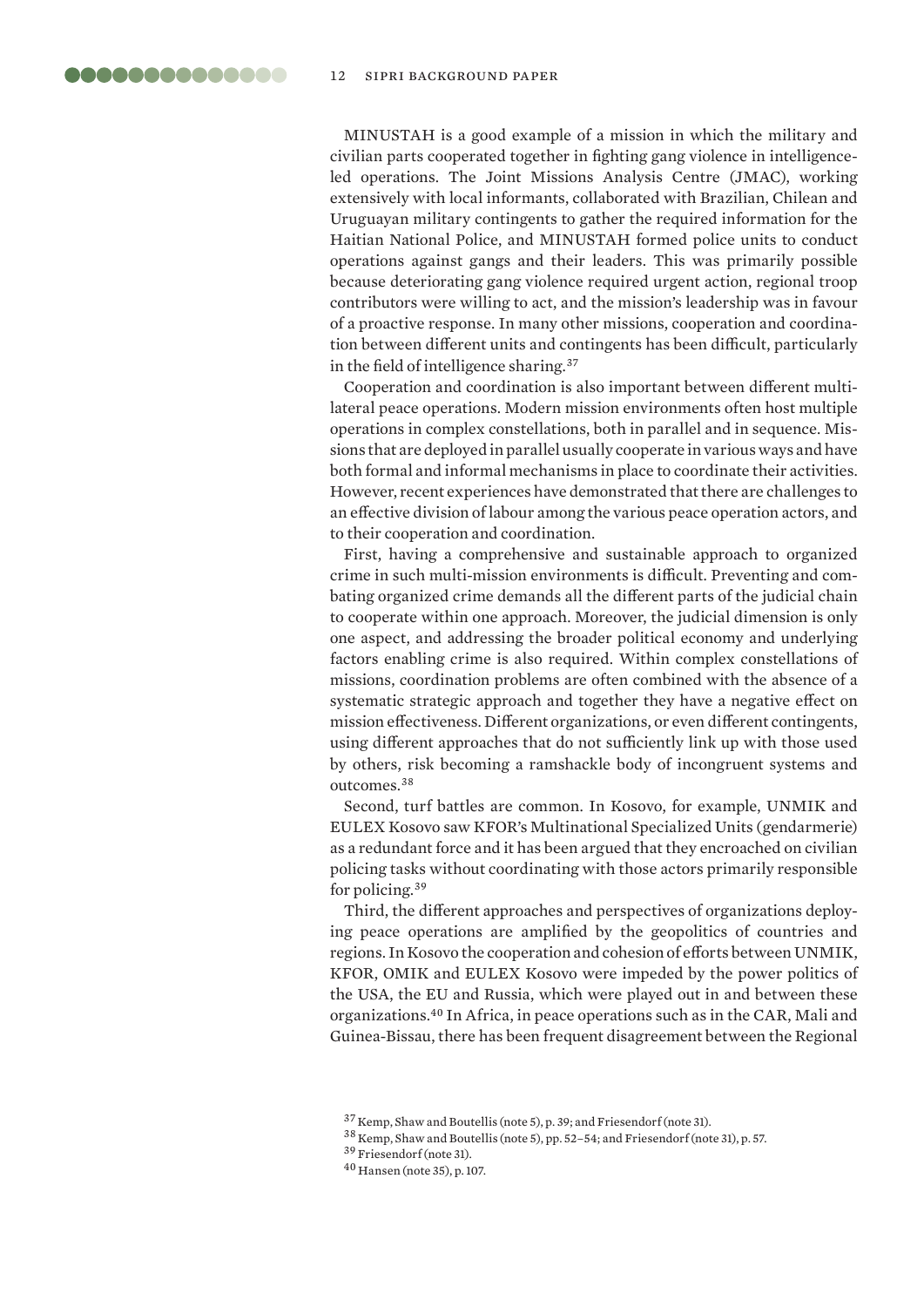<span id="page-12-0"></span>Economic Communities, the AU, the EU and the UN over the concept of subsidiarity and whose interests and approaches should be leading the work.<sup>41</sup>

Fourth, the deployment of parallel military and civilian peace operations may create obstacles when a predominantly military operation is given public security tasks. As discussed above, the organized crime efforts of KFOR have been perceived as disjointed and ad hoc. Even if some gendarmerie units were effective, they were not part of a coherent international structure and faced a weak criminal justice system.<sup>42</sup>

Fifth, intelligence sharing between missions is a challenge. Again, Kosovo is a good example, where KFOR was often unwilling to share intelligence with UNMIK. This impeded cooperation between the missions and resulted in errors such as KFOR raiding brothels that were also being monitored by UNMIK.<sup>43</sup>

Sixth, and finally, the handover from one mission to another needs further regulation. Follow-up missions often complain that precursor missions are not forthcoming enough, while precursor missions often see follow-up missions as too demanding, with the consequence that handovers can be ineffective or incomplete. For example, in the case of the handover from UNMIK to EULEX Kosovo, a lot of criminal cases were dropped following the transition, as records and documents were lost or incomplete.<sup>44</sup>

#### **Cooperation and coordination between peace operations and other actors**

As multilateral peace operations assume a larger role in addressing organized crime, they join a multitude of other actors that are already involved at international, regional, national and local levels. The responsibilities are

currently dispersed—and to varying extents duplicated across multiple entities in multilateral organizations and governments, as well as across different domains, such as security, development and economy. Preventing and combating organized crime also requires engagement with civil society, notably local communities, women and youth. There-

fore, peace operations have to coordinate potential activities with all these different stakeholders in order to ensure their coherence and effectiveness.

In recent years international coordination and cooperation between peace operations and other stakeholders, while limited, has intensified, although resistance remains from those who are against peace operations venturing too far into combating organized crime. The UN's role is often seen as that of coordinator and provider of technical assistance. The years 2010–12 were a turning point in international cooperation. The UN Office on Drugs and Crime (UNODC) started to cooperate with the UN Department of Political Affairs in an internal Task Force on Drug Trafficking and Organized Crime, and with the UN Department of Peacekeeping Operations (UNDPKO)

<sup>43</sup> Friesendorf (note 31).

*International coordination and cooperation between peace operations and other stakeholders has intensified*

<sup>&</sup>lt;sup>41</sup> Avezov, Van der Lijn and Smit (note 23); Van der Lijn, J. and Dundon, J., 'Peace Operations and Conflict Management', *SIPRI Yearbook 2013: Armaments, Disarmament and International Security* (Oxford University Press: Oxford, 2013), pp. 61–121, 73–75; and Kemp, Shaw and Boutellis (note 5).

<sup>42</sup> Kemp, Shaw and Boutellis (note 5), p. 51.

<sup>44</sup> Friesendorf (note 31), p. 57; and Kemp, Shaw and Boutellis (note 5), p. 55.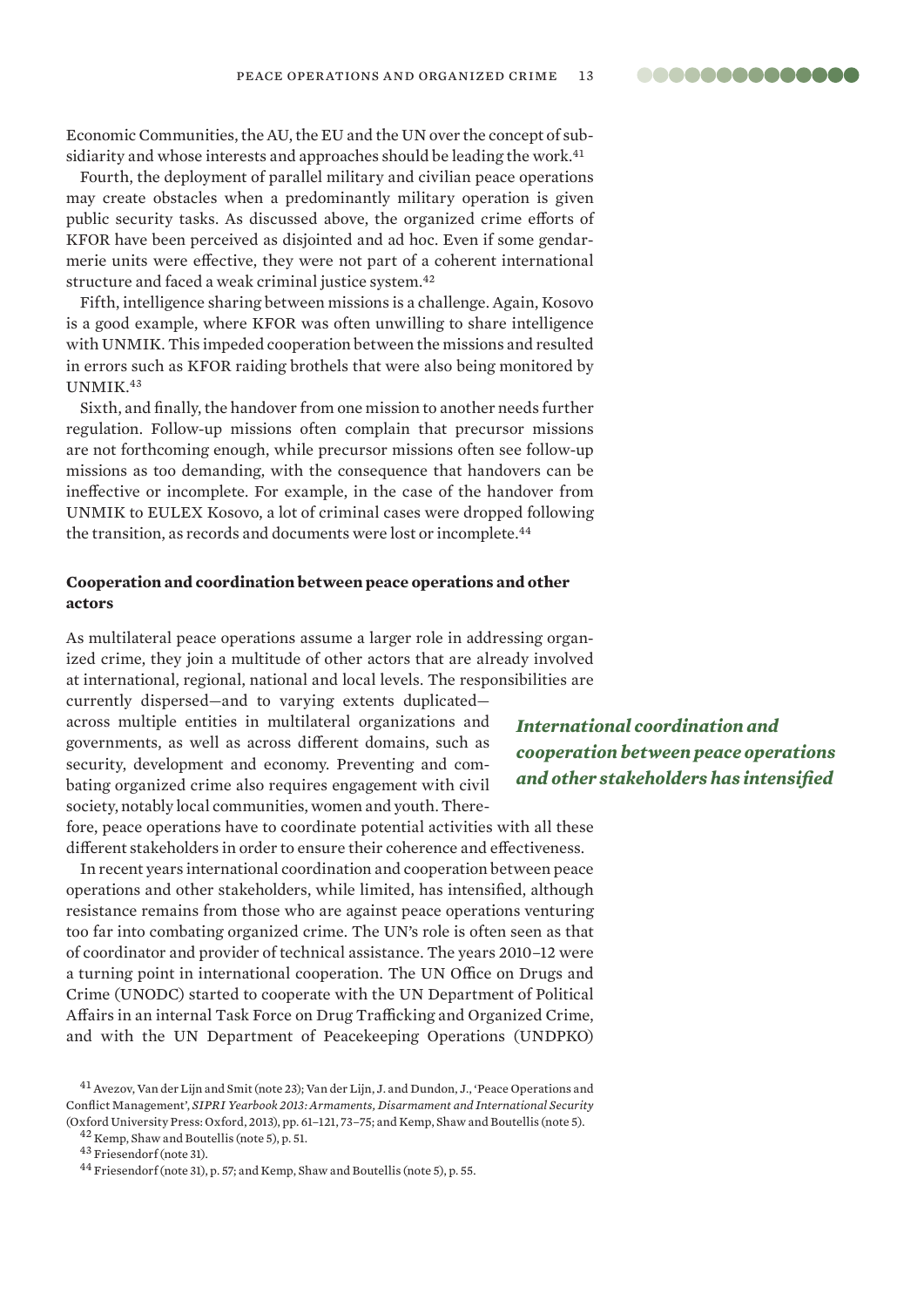<span id="page-13-0"></span>following a joint plan of action to strengthen their cooperation in conflict and post-conflict areas.<sup>45</sup> The Global Focal Point (GFP) was set up, bringing together the Office of Rule of Law and Security Institutions (OROLSI) and the UN Development Programme (UNDP), to form a 'one-stop shop for rule of law issues'. Lastly, UN police increasingly cooperated with INTERPOL and UNODC for the collection and analysis of police intelligence.<sup>46</sup>

However, cooperation and coordination with host nations remain the core elements of international cooperation on organized crime. This is particularly challenging if a host government's institutions are weak, corrupt or not committed to addressing organized crime. Cooperation may become ineffective, as national counterparts try to frustrate operations, or even dangerous, if the state is already corrupted and additional state capacity is built. Nevertheless, any successful effort to deal with organized crime requires national and local ownership and working closely with local actors. Extensive knowledge of the situation on the ground and local support are essential for capacity building and the eventual handover to local counterparts. The example of EULEX Kosovo is particularly telling in this regard. In spite of its sophisticated capabilities, information gathering on the local situation has remained difficult and costly. The limited extent of support for the mission has meant that military escort is often required for arrests, and joint investigations by the mission and the Kosovo Police have been limited due to a lack of trust and understanding.<sup>47</sup>

As organized crime is generally international in character, a multilateral peace operation dealing with the issue requires a regional or even global approach, and often has to coordinate and cooperate with the governments of neighbouring countries. However, those governments do not always appreciate external coordination, and particularly not when headed by the UN. In the case of MINUSTAH, at times UN staff felt that the USA discouraged or ignored the mission's efforts in the field of organized crime.<sup>48</sup>

Although multilateral peace operations are essentially state-centred, they are increasingly trying to pay attention to civil society in a people-centred approach. Thus far, however, they have been less able to implement bottomup approaches when it comes to combating organized crime. Nevertheless, the UNDP and the UN Human Settlements Programme (UN-Habitat) have shown that community resilience against organized crime can be strengthened and that supporting communities through development and governance projects can be effective, for example, by supporting civil society and local governance.<sup>49</sup>

It is important for multilateral peace operations and security actors, on the one hand, and economic and development actors, on the other hand, to ensure a concerted effort. They often have different perspectives and risk thwarting each other's work when their two approaches compete. Security actors and peace operations look at organized criminal groups as political

<sup>49</sup> Kemp, Shaw and Boutellis (note 5), p. 68.

<sup>45</sup> United Nations, Security Council, 6565th meeting, S/PV.6565, 24 June 2011; and United Nations Office on Drugs and Crime (UNODC), ['UNODC and United Nations peacekeeping forces](https://www.unodc.org/unodc/en/frontpage/2011/March/unodc-and-dpko-team-up-to-combat-drugs-and-crime-in-conflict-zones.html)  [team up to combat drugs and crime in conflict zones](https://www.unodc.org/unodc/en/frontpage/2011/March/unodc-and-dpko-team-up-to-combat-drugs-and-crime-in-conflict-zones.html)', 2 Mar. 2011.

<sup>46</sup> Perito (note 27).

<sup>47</sup> Kemp, Shaw and Boutellis (note 5), pp. 32, 39, 52–54, 63.

<sup>48</sup> Kemp, Shaw and Boutellis (note 5), p. 42; and Cockayne and Pfister (note 4), pp. 42–46.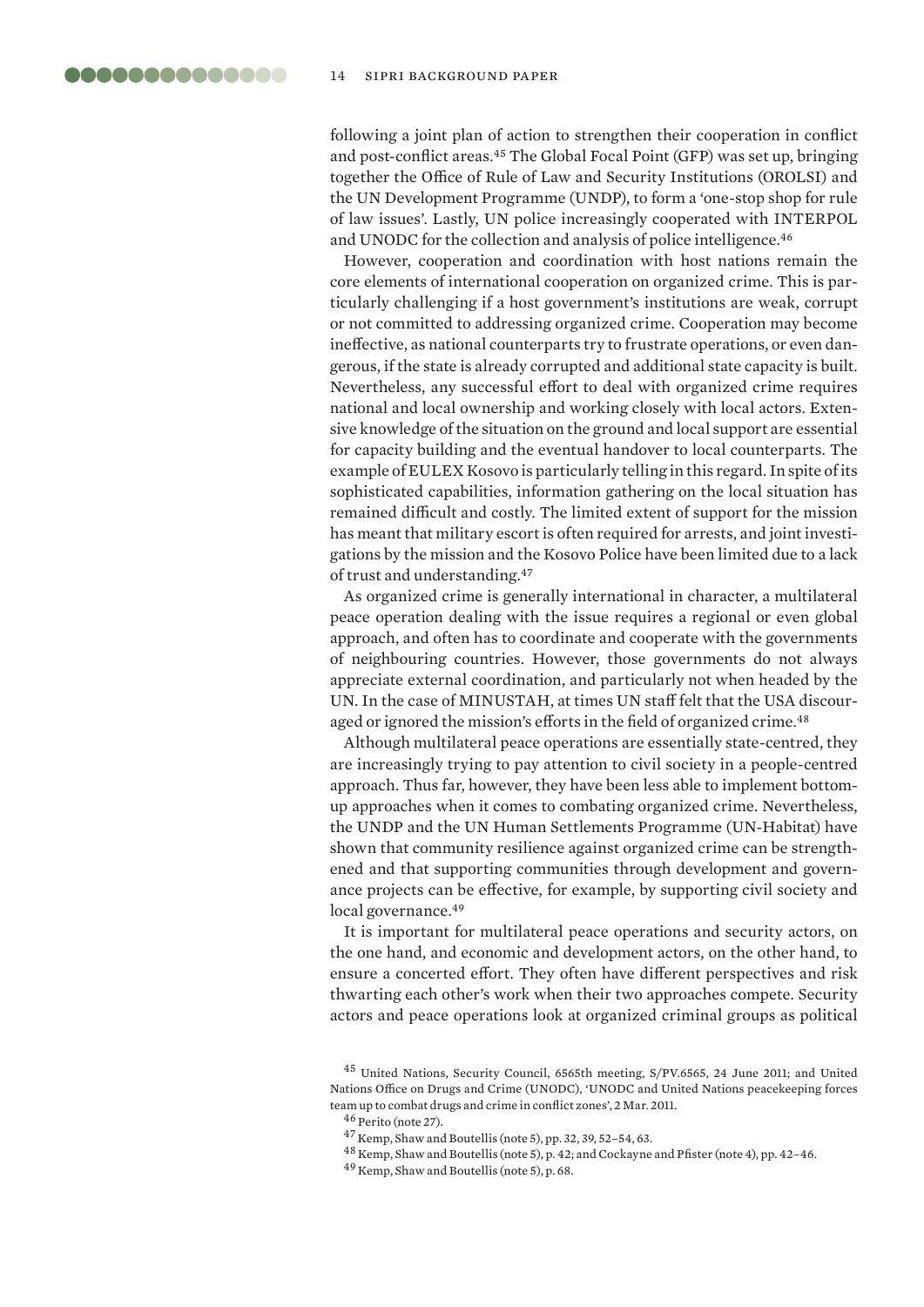and military actors in a state-making process; as potential spoilers or partners that are dealt with in a near-technical processes of coercion, negotiation and containment. Economic and development actors, such as the World Bank and the UNDP, tend to focus on the underlying structural causes that organized crime exploits, for example, high unemployment, poverty, weak institutions and the proliferation of weapons. Such causes require transformation through development programmes focused on macroeconomic reform, institution building and labour programming.<sup>50</sup>

Lastly, there is room for further cooperation between multilateral peace operations with a rule of law or organized crime mandate and panels of experts (small fact-finding teams appointed to monitor targeted sanctions). They have already coexisted in some countries, for example, Côte d'Ivoire, the DRC, Liberia and Sudan, and the findings and recommendations of such panels of experts have often been relevant to the work of peace operations regarding organized crime and corruption.<sup>51</sup>

### VI. Conclusions

Multilateral peace operations have increasingly undertaken activities that directly and indirectly target the drivers and consequences of organized

crime. Research on the topic is still relatively limited and critical criminology perspectives—challenging traditional understandings—are primarily hidden in case study literature. In spite of the challenges, there appears to be a growing consensus that there is a role for peace operations to play in preventing and combating organized crime, particularly in weak or collapsed states. However, there is also a common

*Playing a role in a broader strategy to tackle organized crime may have important consequences for multilateral peace operations*

understanding that missions should only be one of a number of instruments within a broader strategy to tackle organized crime and that the first priority is generally stabilizing the security situation.

Nevertheless, playing this role may have important consequences for multilateral peace operations and requires the following: (*a*) a geographical refocus away from the host nation's centre towards border regions, as organized crime thrives primarily in hinterlands and 'ungoverned spaces'; (*b*) an intelligence-led and analysis-led approach to ensure that the context of the efforts, particularly the political economy, is well understood and operations are well informed and do not have negative effects; (*c*) a transnational approach that goes beyond a single host nation and deals with the challenge in a regional manner; (*d*) an integrated approach in which different organizations cooperate and coordinate all international efforts; and (*e*) a gradual approach in which preventing and combating organized crime starts as soon as possible, but only after minimal security is established, providing a mission with the operational space to look into other activities.<sup>52</sup>

<sup>50</sup> Cockayne, 'State fragility, organised crime and peacebuilding: Towards a more strategic approach' (note 5), pp. 5–8; Cockayne and Pfister (note 4), pp. 36–40; and Cockayne (note 11), p. 89, 92.

 $^{52}$  See also Cockayne and Lupel, 'Conclusion: From iron fist to invisible hand—peace operations, organized crime and intelligent international law enforcement' (note 4), pp. 160–66; and Cockayne and Pfister (note 4), p. 45.

..............

<sup>51</sup> Holt and Boucher (note 24).